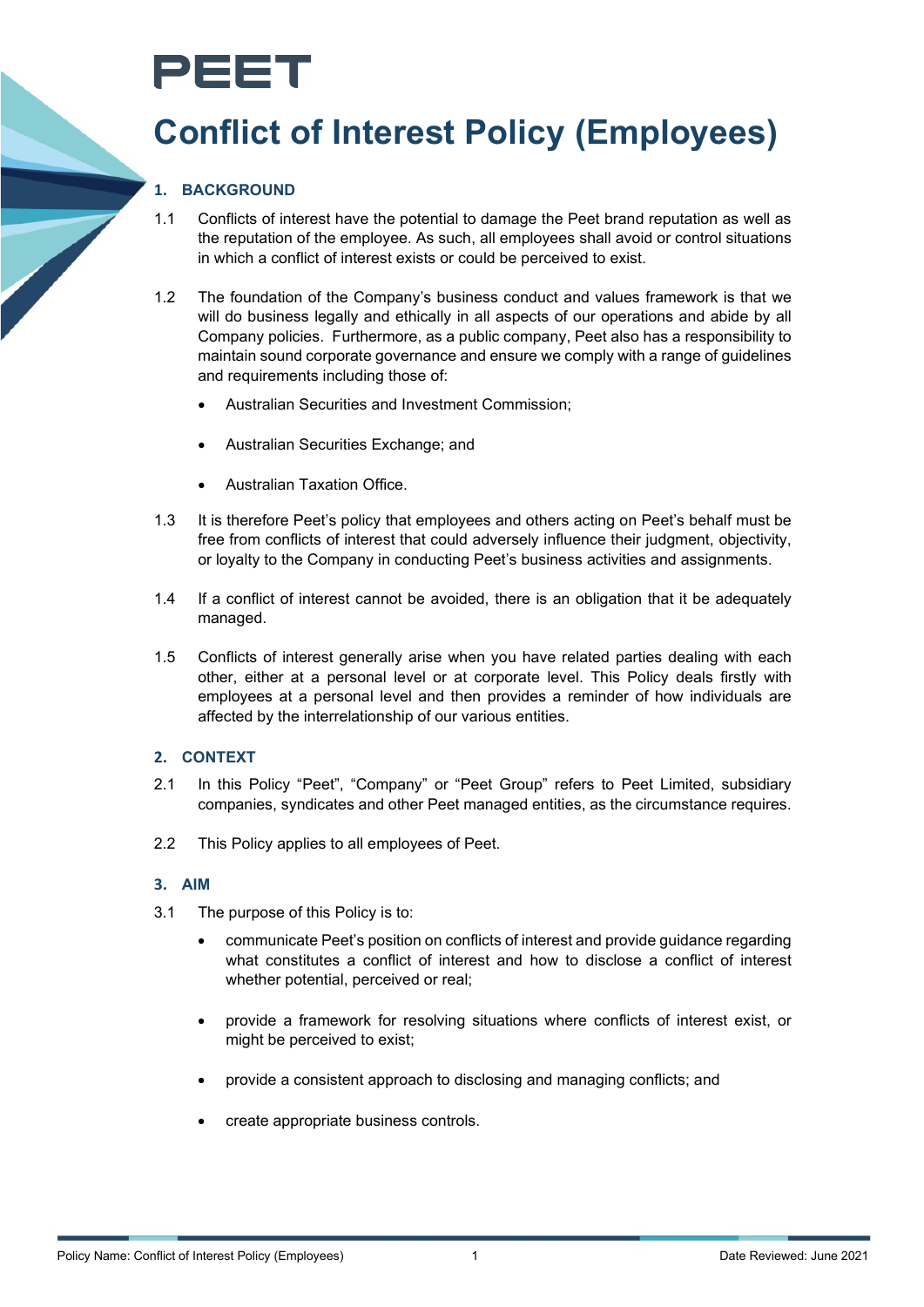#### **4. POLICY - INDIVIDUALS**

- 4.1 It is the responsibility of each employee to draw attention to and identify any possible conflicts of interest relating to their own situation. The Group Company Secretary (and if appropriate, the Managing Director & CEO and/or Directors) will assess and evaluate those potential or perceived conflicts and then decide upon, and implement, an appropriate way to handle those conflicts.
- 4.2 Some conflicts of interest may have such a serious potential impact that the imposition of internal controls will be inadequate. These conflicts must be avoided.
- 4.3 A conflict or potential conflict should be disclosed and assessed in terms of whether the interests or personal circumstances of the employee could influence, or could appear to influence, the performance of duties assigned to that employee. If the employee is in doubt as to whether a conflict of interest exists, they are encouraged to raise the matter with their manager or a member of the Company Secretarial team. Often, when a potential conflict is disclosed, it is determined that a conflict does not in fact exist, or can be properly managed, or the conflict is not considered a threat to Peet's business, however this should not discourage an employee from raising the matter.
- 4.4 The Company recognises that employees may take part in legitimate financial, business and other activities outside their Peet jobs, but any potential conflict of interest raised by those activities must be disclosed promptly.

#### **5. WHAT MAY CONSTITUTE A POTENTIAL OR EXISTING CONFLICT OF INTEREST?**

- 5.1 If an employee or an employee's immediate relative or relationship partner (as applicable) has:
	- acquired land for development or investment purposes that could potentially, or be perceived to, compromise the performance of the employee's duties to the Peet Group;
	- benefited or stands to benefit from the acquisition by others of land for development or investment purposes;
	- a substantial shareholding or financial interest (either direct or indirect) in a supplier or service provider to Peet;
	- a relative who is employed by a direct competitor of Peet or by a service provider or supplier to Peet;
	- the opportunity to benefit materially (whether by payment or with goods) from a relationship with a supplier or service provider to Peet;
	- an interest as an officer or director of an outside business concern in the same industry as Peet;
	- arrangements to provide services, whether by way as an employee, consultant, contractor etc. to any third party who conducts business in the same industry as Peet;
	- any direct or indirect financial interest in any business, partnership, corporation, club, organisation or association, whether incorporated or not, that could potentially, or be perceived to, compromise the performance of the employee's duties to the Peet Group; or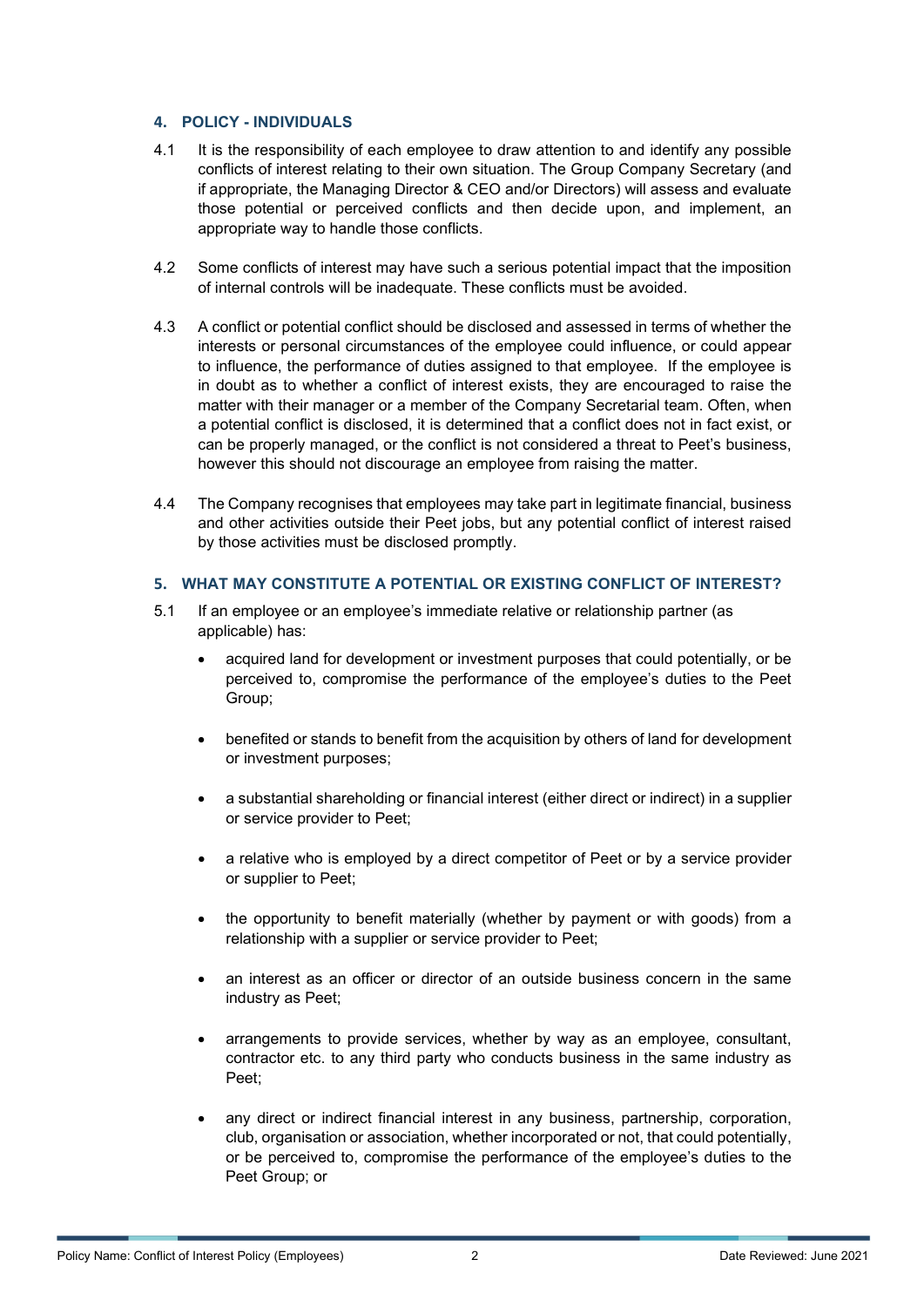• an interest in 5% or more of the issued shares of any class of any one company listed on ASX (other than Peet Limited),

then there is a potential conflict of interest which must be disclosed.

#### **6. HOW TO AVOID OR CONTROL A POTENTIAL OR ACTUAL CONFLICT OF INTEREST?**

- 6.1 Request management approval of outside activities, financial interests or relationships that may pose a real or potential conflict of interest. (Remember that management approval is subject to ongoing review, so you need to periodically update your involvement by completing the disclosure documentation for submission to the Company Secretarial team).
- 6.2 Be mindful of personal relationships with other Peet employees where parties in the relationship may receive or give unfair advantage or preferential treatment because of the relationship.
- 6.3 Be mindful of actions or relationships that might conflict or appear to conflict with your job responsibilities or the interests of Peet.
- 6.4 Obtain necessary approvals before accepting any position as an officer or director of an outside business concern.

#### **7. PROCEDURE FOR DISCLOSING A CONFLICT OF INTEREST**

- 7.1 Declarations of interests and conflicts may be provided in different ways, but it is essential that they are timely.
- 7.2 At a meeting, declarations of interest will be done verbally, however such declaration should be recorded in writing by way of minutes.
- 7.3 Other conflicts or potential conflicts should be disclosed by completing a Conflict of Interest Declaration Form which can be found on the Peet intranet (and is included as Annexure A) and then submitted to the Company Secretarial team.
- 7.4 As a matter of clarification, you are still requested to report any perceived conflicts of interest involving others (e.g. between Peet Limited and a Peet Syndicate), by first arranging a discussion with a member of the Company Secretarial team.
- 7.5 Periodic reviews of all declared employee conflicts or potential conflicts will be conducted by the Company Secretarial team to ensure ongoing compliance; however all employees should immediately notify the Group Company Secretary if they feel there may be a conflict.
- 7.6 If an employee's situation changes, there is a requirement to disclose such change to the Company Secretarial team as soon as reasonably practicable.
- 7.7 Each employee is required to complete a Declaration of Interests Form on commencement of employment. The Company Secretarial team will request updates on a periodic basis. Please note that employees are required to notify any changes to interests between the periods of formal declaration in accordance with this Policy.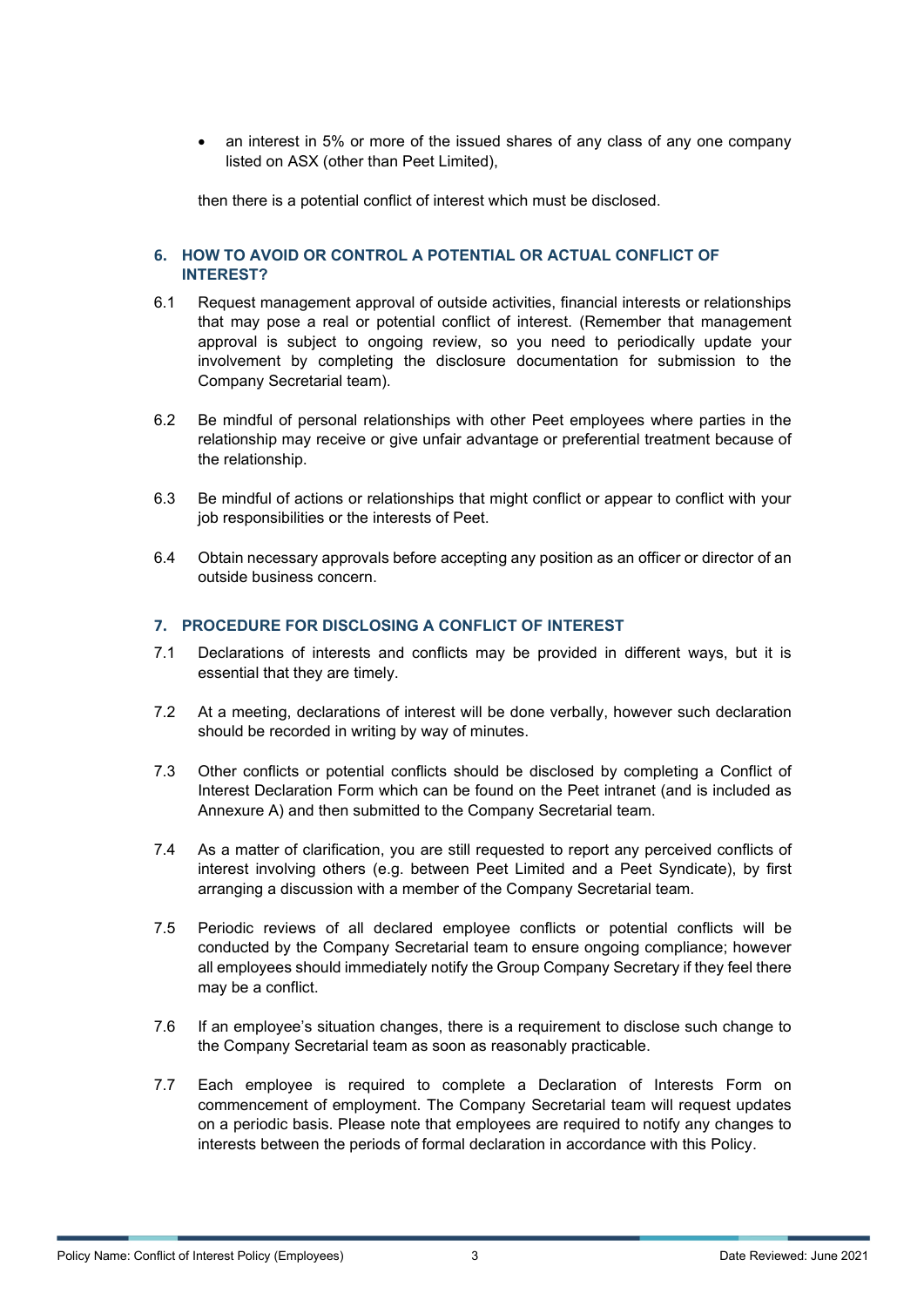#### **8. CONFIDENTIALITY**

8.1 In order to protect the confidentiality of employees, access to completed Conflict of Interest Declaration Forms are only accessible by members of the Company Secretarial team, and if required, the Managing Director & CEO and/or Directors.

#### **9. POLICY BREACHES**

9.1 Breaches of this Policy or any guidance documents that support this Policy may lead to a breach of the law or ASX Listing Rules. This may result in damage to the Company's reputation and criminal and civil liabilities could be imposed on Peet or its directors, officers and employees. Disciplinary action, including the possibility of termination of employment, may be taken against employees found to have breached this Policy in a material way.

#### **10. POLICY - CORPORATE**

- 10.1 Employees are reminded that most of us have to deal with conflicts of interest at a corporate level on a daily basis. This refers to the fact that the Peet group of companies is made up of many entities that have different owners (shareholders / unitholders).
- 10.2 In other words, employees often "wear different hats" working for a syndicate for one moment and then for Peet Limited the next. It is therefore imperative that all employees are continually conscious of that fact and ensure that the correct entity is charged for expenses or credited with income.
- 10.3 We MUST at all times avoid causing management of Peet any embarrassment by not correctly representing a particular entity in the Peet Group, or by failing to accurately allocate costs and income to the various entities. In handling such matters, you must not guess and when there is any doubt, you must refer to a valid source document, or discuss the matter with your manager and/or the Company Secretarial team at the earliest opportunity.

#### **11. POLICY REVIEW**

11.1 The Board will review this Policy from time to time.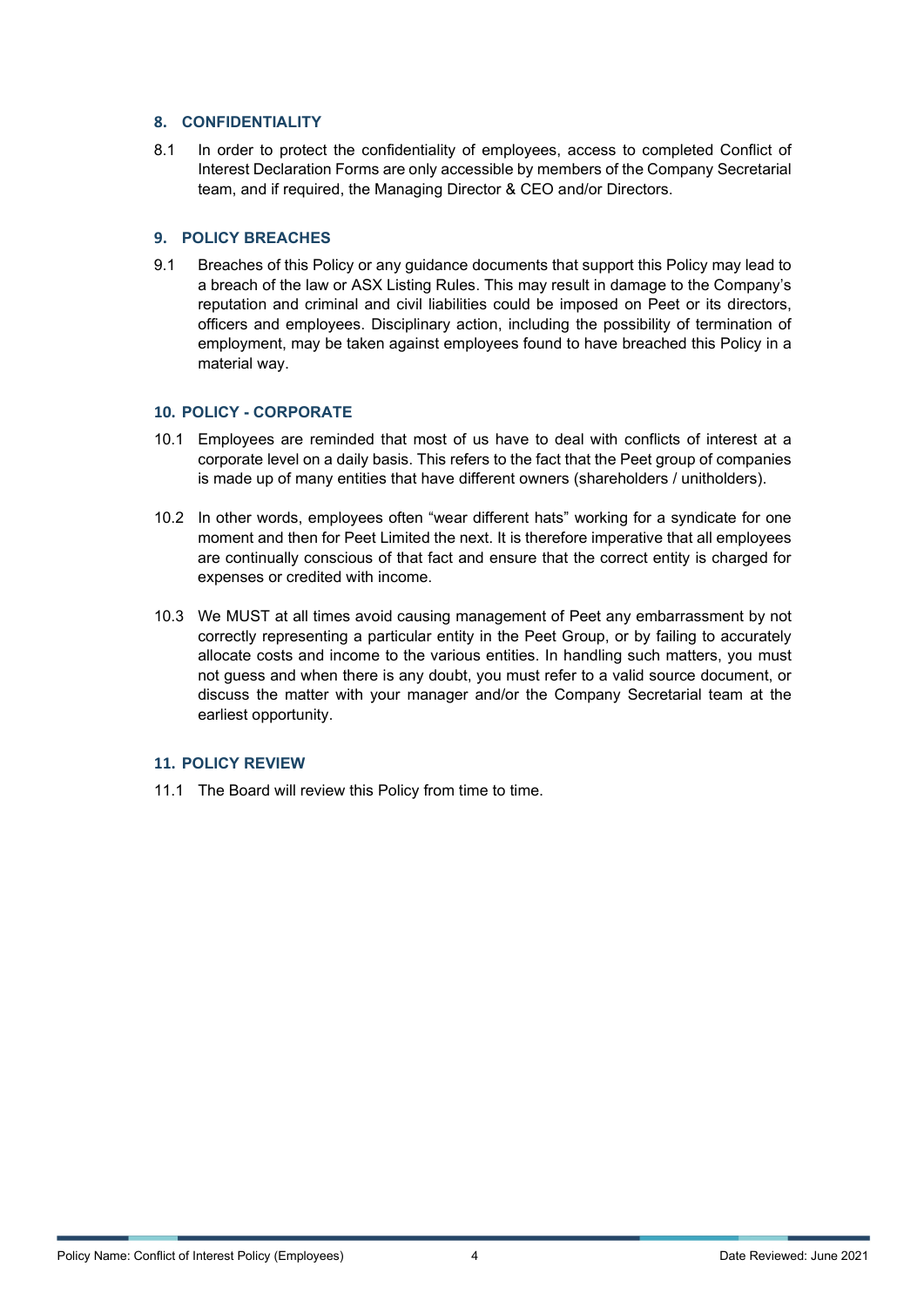



## **Conflict of Interest Declaration Form – Employees**

| <b>Employee Details</b> |  |
|-------------------------|--|
| l Name                  |  |
| l Position              |  |
| Office Location         |  |

**PEET** 

If you respond **YES** to any of the questions below then there may be a potential conflict of interest which may have to be disclosed to the Peet Limited Board. Please submit details of the potential conflicts on the next page.

| <b>Criteria</b>                                                                   |           |  |
|-----------------------------------------------------------------------------------|-----------|--|
| Have you or a relationship partner or an immediate family member acquired         |           |  |
| land for development or investment purposes that could potentially, or be         |           |  |
| perceived to, compromise the performance of your duties to the Peet Group?        |           |  |
| Have you benefited or stand to benefit from the acquisition by others of land for |           |  |
| development or investment purposes?                                               |           |  |
| Do you have a substantial shareholding or financial interest (either direct or    |           |  |
| indirect) in a supplier or service provider to Peet?                              |           |  |
| Do you have a relative or relationship partner who is employed by a direct        |           |  |
| competitor of Peet or by a service provider or supplier to Peet?                  |           |  |
| Do you stand to benefit materially (whether by payment or with goods) from a      |           |  |
| relationship with a supplier or service provider to Peet?                         |           |  |
| Do you have an interest as an officer or director of an outside business concern  |           |  |
| in the same industry as Peet?                                                     |           |  |
| Do you provide services, whether by way as an employee, consultant,               |           |  |
| contractor etc to any third party who conducts business in the same industry as   |           |  |
| Peet?                                                                             |           |  |
| Do you have any direct or indirect financial interest in any business,            | Yes       |  |
| partnership, corporation, club, organisation or association, whether              | <b>No</b> |  |
| incorporated or not, that could potentially, or be perceived to, compromise the   |           |  |
| performance of your duties to the Peet Group?                                     |           |  |
| Do you have an interest in 5% or more of the issued shares of any class of any    |           |  |
| one company listed on ASX (other than Peet Limited) that has not been             |           |  |
| disclosed to the Board?                                                           |           |  |